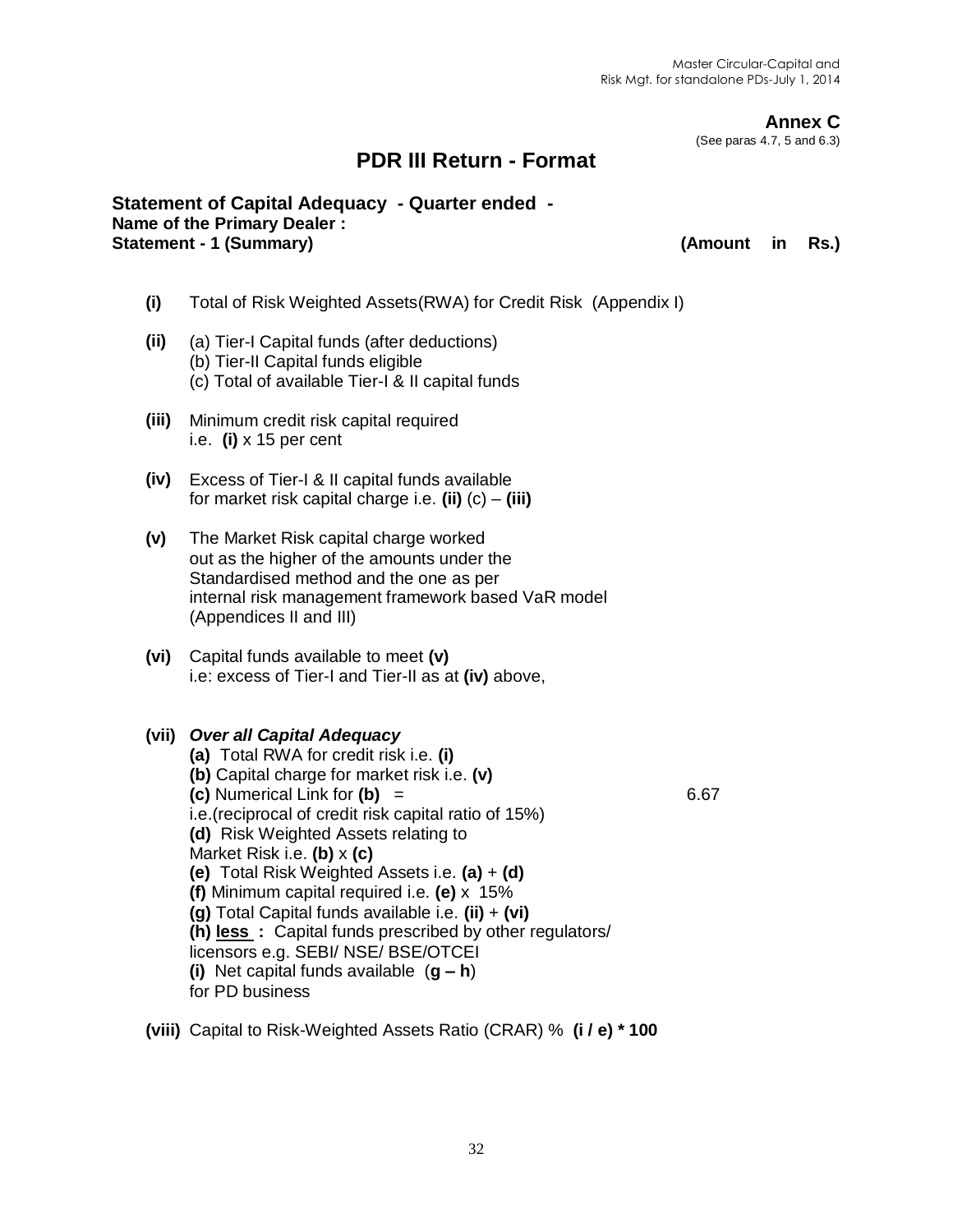#### **Following Appendices are to be sent along with the PDR III Return\*:**

**Appendix I -** Details of the various on-balance sheet and off-balance sheet items, the risk weights assigned and the risk adjusted value of assets have to be reported in this format. The format enclosed is purely illustrative. PDs are required to adhere to the guidelines on activities permitted to be undertaken by PDs while diversifying business activities.

**Appendix II** - Details of the market risk charge using the standardised model as per the format enclosed.

**Appendix III** - Details of market risk using the VaR based internal model as per the format enclosed.

**Appendix IV** - Details of back-testing results for the previous quarter, giving the details of VaR predicted by the model, the actual change in the value of the portfolio and the face value of the portfolio.

**Appendix V** - Details of stress testing, alongwith details of the change in the value of the portfolio for a given change in the yield, in the format enclosed.

*\* The above Appendices (in printable form) may be sent by e-mail to "pdrdidmd@rbi.org.in"*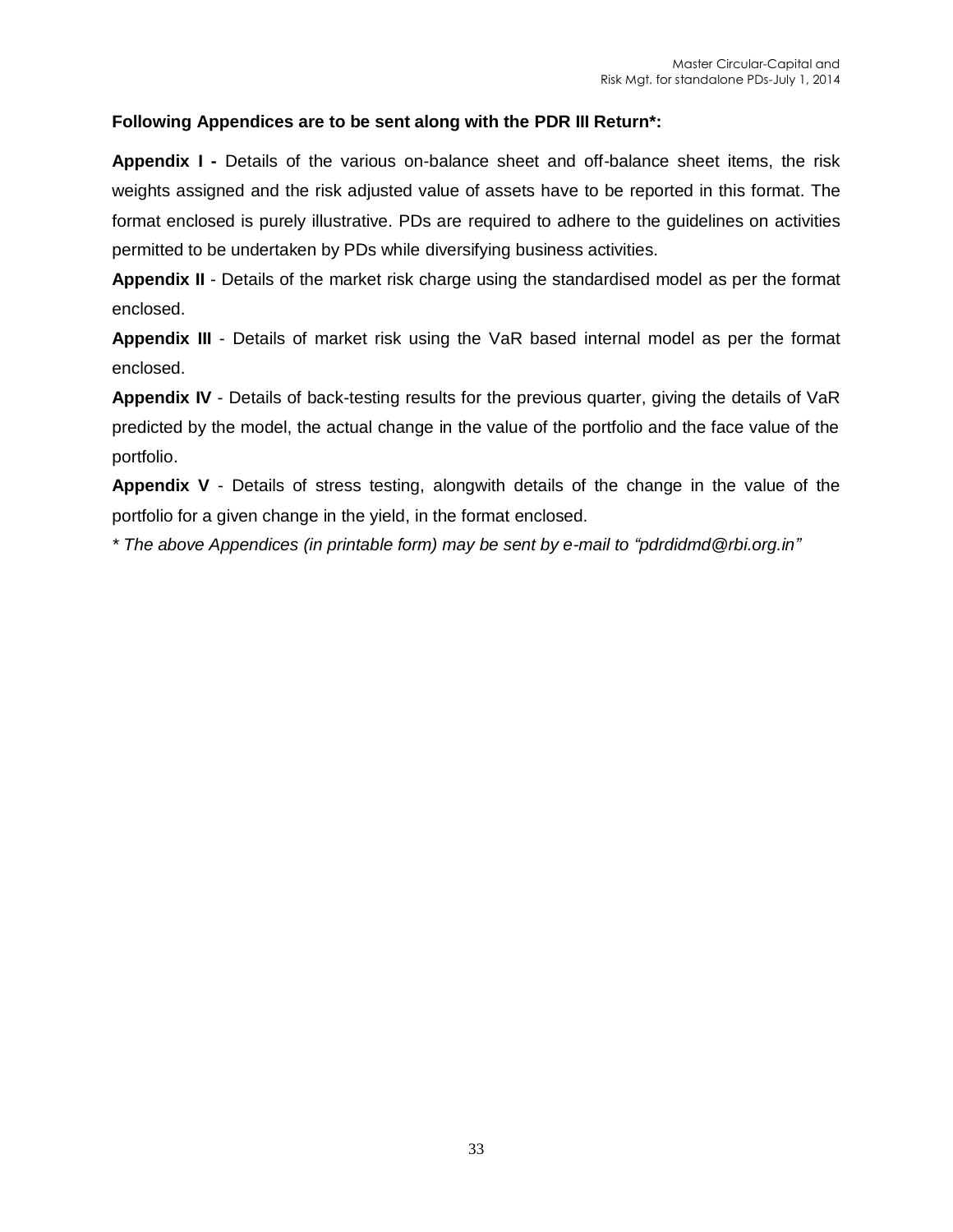# **Appendix I**

## **CREDIT RISK**

#### **A. BALANCE SHEET ITEMS**

| <b>FUNDED RISK ASSET</b>                                                                                                                                    | <b>BOOK</b><br><b>VALUE</b> | <b>RISK</b><br><b>WEIGHT</b> | <b>RISK</b><br><b>ADJUST</b><br><b>ED</b> |
|-------------------------------------------------------------------------------------------------------------------------------------------------------------|-----------------------------|------------------------------|-------------------------------------------|
|                                                                                                                                                             | <b>Rupees</b>               | $\%$                         | <b>VALUE</b>                              |
| I. Cash balances and balances in current account with RBI                                                                                                   |                             | 0%                           |                                           |
| II. Amount lent in call/ notice money market and balances                                                                                                   |                             | 20%                          |                                           |
| in current account with banks                                                                                                                               |                             |                              |                                           |
| III. Investments                                                                                                                                            |                             |                              |                                           |
| securities/<br>Approved<br>(a) Government<br>securities<br>guaranteed by Central / State governments other<br>than at (e) below                             |                             | $0\%$                        |                                           |
| (b) Fixed deposits, Bonds and Certificates of Deposit<br>of banks, PDs and Public Financial Institutions                                                    |                             | 20%                          |                                           |
| (c) Bonds issued by banks / PDs / public financial<br>Institutions (as specified by DBOD) as Tier-II<br>capital                                             |                             | 100%                         |                                           |
| (d) Shares of all companies and debentures / bonds /<br>commercial papers of companies other than in (b)<br>above/ units of mutual funds                    |                             | 100%                         |                                           |
| (e) Securities<br>of Public Sector<br>Undertakings<br>guaranteed by Central / State Govts. but issued<br>outside the market borrowing programme             |                             |                              |                                           |
| Note: In case where the guarantee has been<br>invoked and the concerned state government has<br>remained in default, PDs should assign 100% risk<br>weight. |                             | 20%                          |                                           |
| Securities of and other exposures on PDs in the<br>(f)<br>Government Securities market<br>including bills<br>rediscounted                                   |                             | 100%                         |                                           |
| (g) Subordinated debts issued by other PDs as Tier-II<br>capital                                                                                            |                             | 100%                         |                                           |
| IV. Current Assets                                                                                                                                          |                             |                              |                                           |
| (a) Loans to staff                                                                                                                                          |                             | 100%                         |                                           |
| (b) Other secured loans and advances considered<br>good                                                                                                     |                             | 100%                         |                                           |
| (c) Others (to be specified)                                                                                                                                |                             | 100%                         |                                           |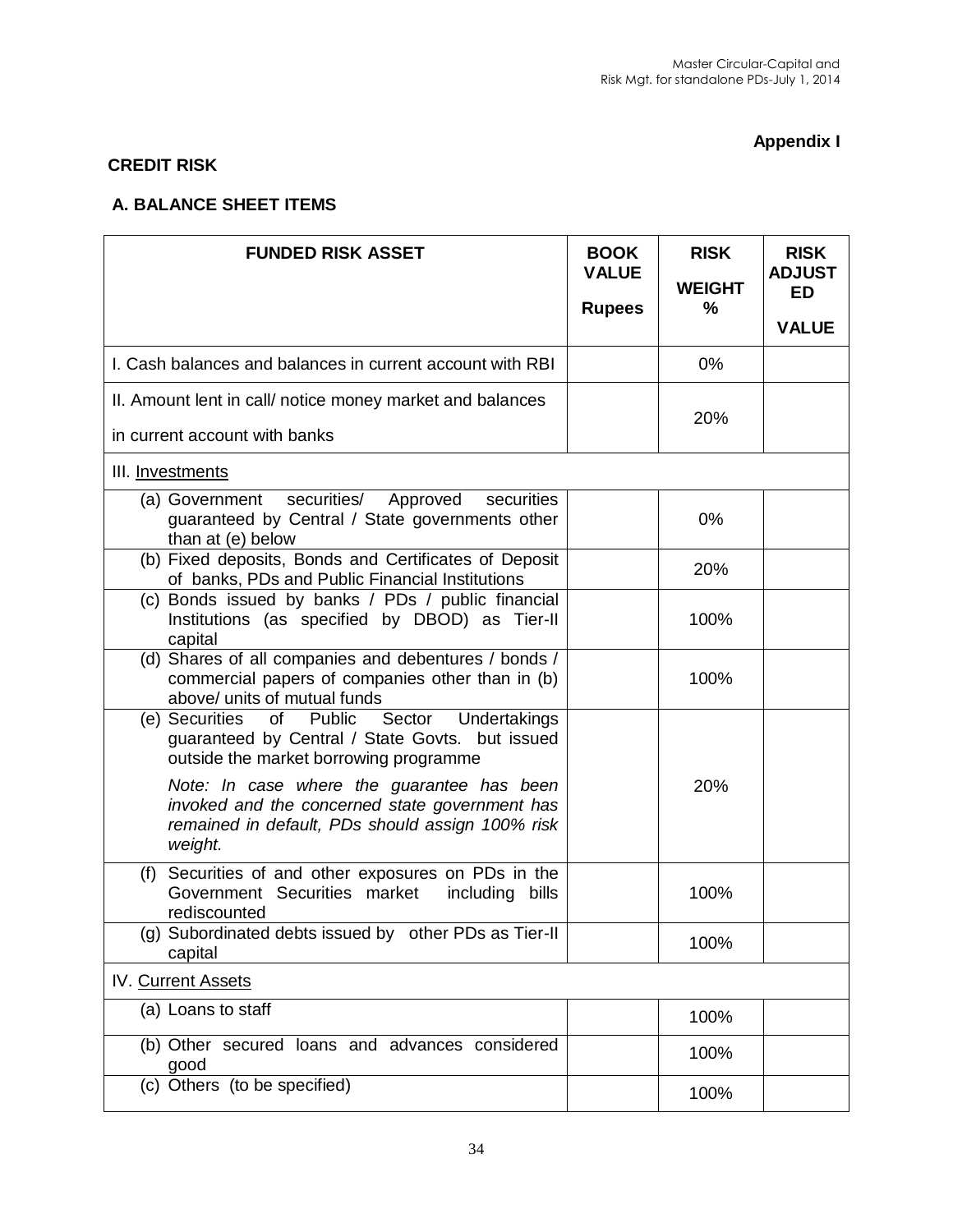| V. Fixed Assets (net of depreciation)                                              |       |  |
|------------------------------------------------------------------------------------|-------|--|
| (a) Assets leased out                                                              | 100%  |  |
| (b) Fixed Assets                                                                   | 100%  |  |
| VI. Other assets                                                                   |       |  |
| (a) Income-tax deducted at source (net of provision)                               | 0%    |  |
| (b) Advance tax paid (net of provision)                                            | 0%    |  |
| Interest due on Government securities<br>(C)                                       | 0%    |  |
| (d) Others (to be specified and risk weight indicated<br>as per the counter party) | $X\%$ |  |

## **AA. TOTAL RISK-WEIGHTED BALANCE SHEET ASSETS**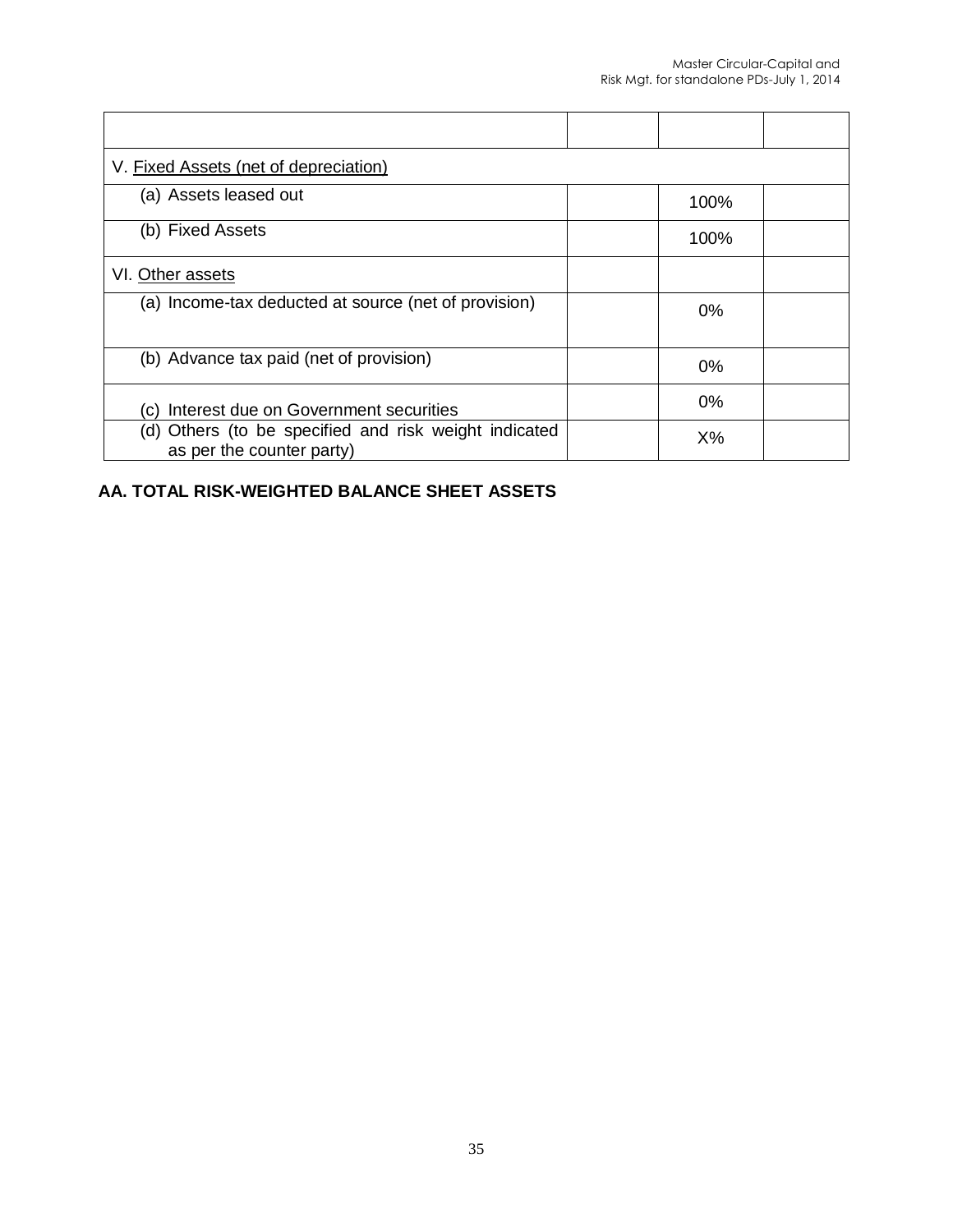## **B. OFF-BALANCE SHEET ITEMS**

| <b>FUNDED RISK ASSET</b>                                                                                         | <b>BOOK</b><br><b>VALUE</b><br><b>Rupees</b> | <b>CREDIT</b><br><b>CONV</b><br><b>FACTOR</b><br>$\frac{0}{0}$ | <b>RISK</b><br><b>WEIGHT</b><br>% | <b>RISK</b><br><b>ADJ</b><br><b>VALUE</b> |
|------------------------------------------------------------------------------------------------------------------|----------------------------------------------|----------------------------------------------------------------|-----------------------------------|-------------------------------------------|
| i.<br>Share/ debenture/ auction stock underwritten                                                               |                                              |                                                                |                                   |                                           |
| - Government/ any exposure guaranteed by<br>Government                                                           |                                              | 50                                                             | $\mathbf 0$                       |                                           |
| - Banks/ Financial Institutions                                                                                  |                                              | 50                                                             | 20                                |                                           |
| - PDs                                                                                                            |                                              | 50                                                             | 100                               |                                           |
| - All others                                                                                                     |                                              | 50                                                             | 100                               |                                           |
| ii.<br>Partly-paid shares/debentures including actual<br>devolvement and other securities                        |                                              |                                                                |                                   |                                           |
| - Government/ any exposure guaranteed by<br>Government                                                           |                                              | 100                                                            | $\mathbf 0$                       |                                           |
| - Banks/ Financial Institutions                                                                                  |                                              | 100                                                            | 20                                |                                           |
| - PDs in the Government securities market                                                                        |                                              | 100                                                            | 100                               |                                           |
| - All others                                                                                                     |                                              | 100                                                            | 100                               |                                           |
| iii. Notional Equity/Index Positions underlying the<br>equity derivative                                         |                                              | 100                                                            | 100                               |                                           |
| iv. Repurchase agreements where the credit risk<br>remains with the PD                                           |                                              |                                                                |                                   |                                           |
| - Government/ any exposure guaranteed by<br>Government                                                           |                                              | 100                                                            | $\Omega$                          |                                           |
| - Banks/ Financial Institutions                                                                                  |                                              | 100                                                            | 20                                |                                           |
| - PDs                                                                                                            |                                              | 100                                                            | 100                               |                                           |
| - All others                                                                                                     |                                              | 100                                                            | 100                               |                                           |
| Other contingent liabilities/ commitments like standby<br>v.<br>facility with original maturity of over one year |                                              |                                                                |                                   |                                           |
| - Government/ any exposure guaranteed by<br>Government                                                           |                                              | 50                                                             | $\mathbf 0$                       |                                           |
| - Banks/ Financial Institutions                                                                                  |                                              | 50                                                             | 20                                |                                           |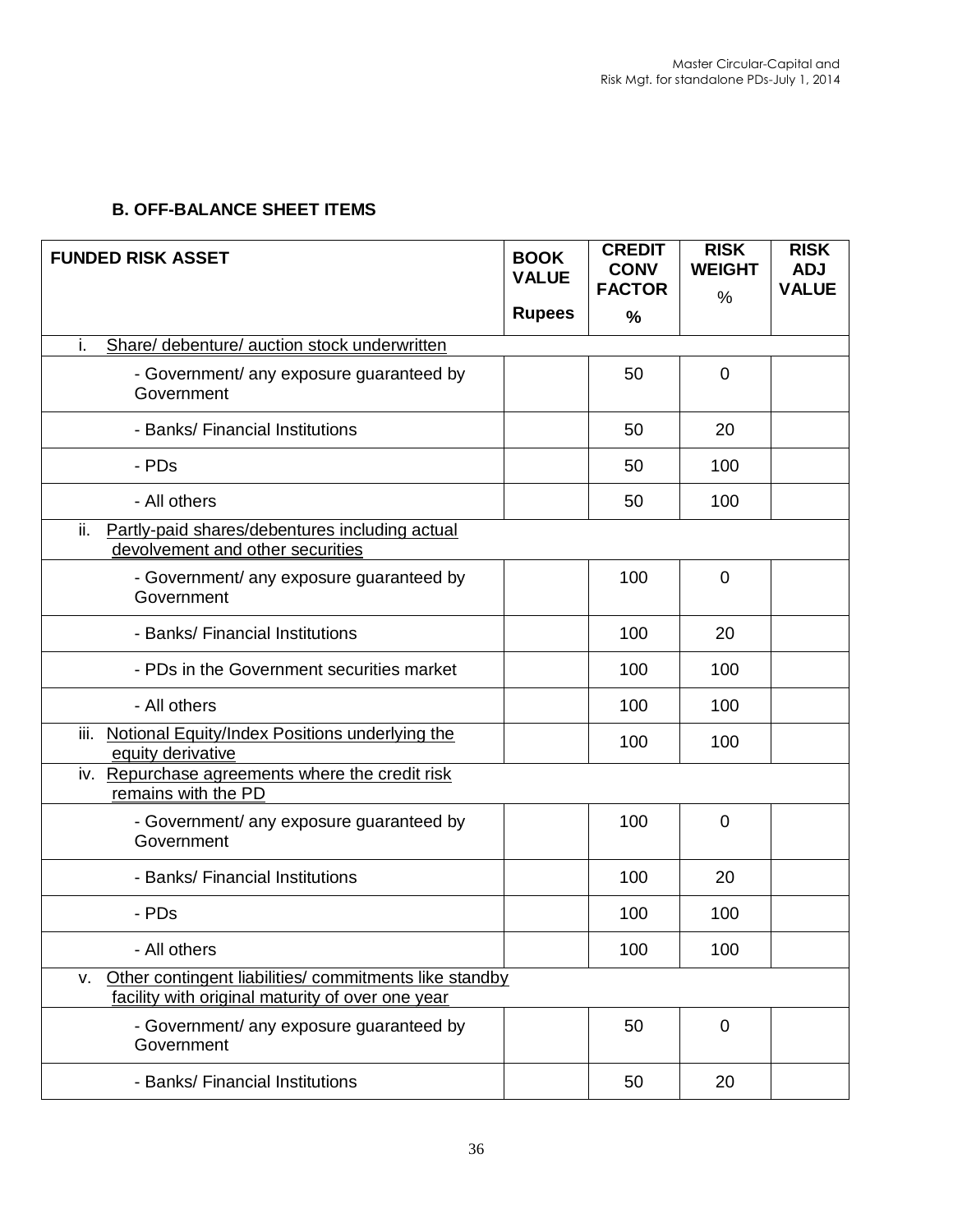| - PDs                                                                                                                                    | 50             | 100 |  |
|------------------------------------------------------------------------------------------------------------------------------------------|----------------|-----|--|
| - All others                                                                                                                             | 50             | 100 |  |
|                                                                                                                                          |                |     |  |
| vi. Interest Rate Swaps*                                                                                                                 |                |     |  |
| Original maturity of less than 1 year                                                                                                    | 0.5            |     |  |
| Original maturity of 1 year and above but less<br>than 2 years                                                                           | 1              |     |  |
| Original maturity of 2 years and above but less<br>than 3 years                                                                          | $\overline{2}$ |     |  |
| Original maturity of 3 years and above but less<br>than 4 years                                                                          | 3              |     |  |
| Original maturity of 4 years and above but less<br>than 5 years                                                                          | 4              |     |  |
| Original maturity of 5 years and above but less<br>than 6 years                                                                          | 5              |     |  |
| Original maturity of 6 years and above but less<br>than 7 years<br>(Every additional year - Credit Conversion<br>Factor increases by 1%) | 6              |     |  |
| vii. Foreign Exchange Forward Contract*                                                                                                  |                |     |  |
| Original maturity of less than 1 year\$                                                                                                  | $\overline{2}$ |     |  |
| Original maturity of more than 1 year and less<br>than 2 years\$                                                                         | 5              |     |  |
| (Every additional year - CCF increases by 3%)<br>\$ Risk depends on the counter party                                                    |                |     |  |

*Note: Cash margins/deposits should be deducted before applying the credit conversion factor \*:Risk weights would be as per the counterparty*

#### **BB. TOTAL RISK-WEIGHTED OFF-BALANCE SHEET ASSETS**

#### **C. TOTAL RISK-WEIGHTED BALANCE SHEET & OFF-BALANCE SHEET ASSETS**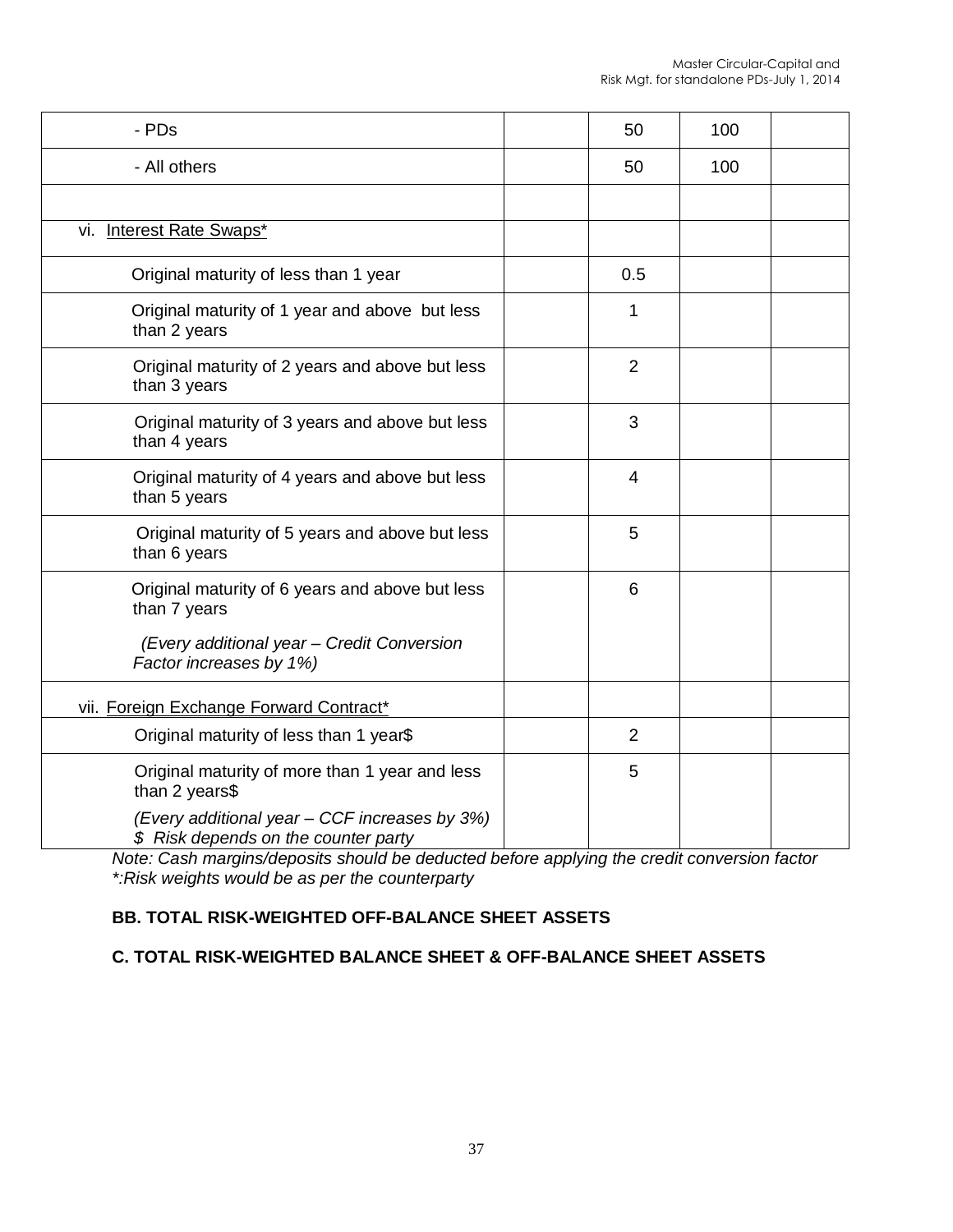# **Appendix II**

| <b>PDR-III Quarterly Return</b>                                 |                  |                         |                      |                             |                                           |                                       |      |              |                                                   |                         |                  |                           |                                               |
|-----------------------------------------------------------------|------------------|-------------------------|----------------------|-----------------------------|-------------------------------------------|---------------------------------------|------|--------------|---------------------------------------------------|-------------------------|------------------|---------------------------|-----------------------------------------------|
| <b>Statement 2</b>                                              |                  |                         |                      |                             |                                           |                                       |      |              |                                                   |                         |                  |                           |                                               |
| <b>MARKET RISK CAPITAL STATEMENT</b>                            |                  |                         |                      |                             |                                           |                                       |      |              |                                                   |                         |                  |                           |                                               |
| (Appreciation in book value not recognized)                     |                  |                         |                      |                             |                                           |                                       |      |              |                                                   |                         |                  |                           |                                               |
|                                                                 |                  |                         |                      |                             |                                           |                                       |      |              |                                                   |                         |                  |                           |                                               |
| Standardised Method                                             |                  |                         |                      |                             |                                           |                                       |      |              |                                                   |                         |                  |                           |                                               |
| A. Interest rate Instruments & Equity / Equity like instruments |                  |                         |                      |                             |                                           |                                       |      |              |                                                   |                         |                  |                           |                                               |
| <b>INSTRUMENT</b>                                               | Maturity<br>Date | <b>POSITION</b><br>(FV) | <b>BOOK</b><br>PRICE | <b>BOOK</b><br><b>VALUE</b> | <b>MODI</b><br><b>DURA</b><br><b>TION</b> | <b>FIED DURATION</b><br><b>BUCKET</b> | ZONE | <b>YIELD</b> | <b>ASSUMED</b><br><b>CHANGE IN</b><br>YIELD (bps) | CHANGED<br><b>YIELD</b> | CHANGED<br>PRICE | <b>CHANGE</b><br>IN PRICE | <b>MARKET</b><br><b>RISK</b><br><b>CHARGE</b> |
| (Including<br>equity<br>positions)<br>(1)                       | (2)              | (3)                     | (4)                  | (5)                         |                                           | (6)                                   | (7)  | (8)          | (9)                                               | (10)                    | (11)             | (12)                      | (13)                                          |
|                                                                 |                  |                         |                      |                             |                                           |                                       |      |              |                                                   |                         |                  |                           |                                               |
|                                                                 |                  |                         |                      |                             |                                           |                                       |      |              |                                                   |                         |                  |                           |                                               |
| Total of A                                                      |                  |                         |                      |                             |                                           |                                       |      |              |                                                   |                         |                  |                           |                                               |
| <b>B. Unhedged Foreign Exchange Position</b>                    |                  |                         |                      |                             |                                           |                                       |      |              |                                                   |                         |                  |                           | 15%                                           |
|                                                                 |                  |                         |                      |                             |                                           |                                       |      |              |                                                   |                         |                  |                           |                                               |
|                                                                 |                  |                         |                      |                             |                                           |                                       |      |              |                                                   |                         |                  |                           |                                               |
| Total of B                                                      |                  |                         |                      |                             |                                           |                                       |      |              |                                                   |                         |                  |                           |                                               |
| Total<br>$(A+B)$                                                |                  |                         |                      |                             |                                           |                                       |      |              |                                                   |                         |                  |                           |                                               |

(Marked to Market value)

Position **Market Risk Measure**<br>
Market value) **Market Risk Measure**<br>
(15% of the position)

C. Unhedged Foreign Exchange Position

D. Asset items subjected to flat charge of 15% for market risk measurement

Memo items:

Items of assets which, with the approval of RBI, have been classified as investment items and not subjected to market risk measure:

Asset Book Value MTM/NAV

1.

2.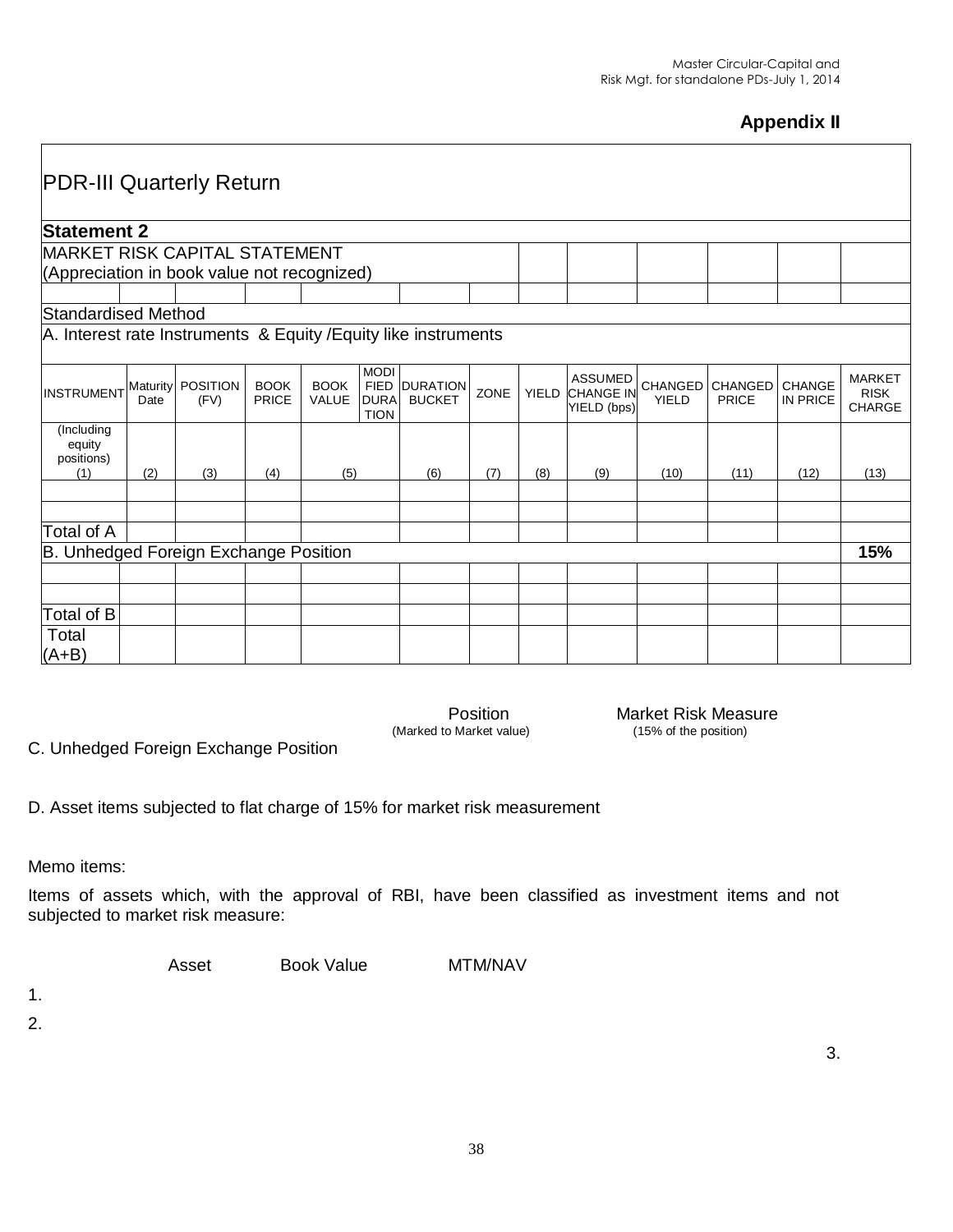#### **Appendix III**

#### **VaR Calculation**

| Details of the VaR calculation - for the last 60 days |                                                            |                      |                            |                                                         |  |  |  |  |  |  |  |
|-------------------------------------------------------|------------------------------------------------------------|----------------------|----------------------------|---------------------------------------------------------|--|--|--|--|--|--|--|
|                                                       | Total                                                      |                      |                            |                                                         |  |  |  |  |  |  |  |
| Date                                                  | Portfolio Value<br>(Rs.)                                   | VaR (Rs.)<br>One Day | VaR with holding<br>period | VaR with holding period as<br>a percentage of portfolio |  |  |  |  |  |  |  |
|                                                       |                                                            |                      |                            |                                                         |  |  |  |  |  |  |  |
|                                                       |                                                            |                      |                            |                                                         |  |  |  |  |  |  |  |
|                                                       |                                                            |                      |                            |                                                         |  |  |  |  |  |  |  |
|                                                       |                                                            |                      |                            |                                                         |  |  |  |  |  |  |  |
|                                                       |                                                            |                      |                            |                                                         |  |  |  |  |  |  |  |
|                                                       |                                                            |                      |                            |                                                         |  |  |  |  |  |  |  |
|                                                       |                                                            |                      |                            |                                                         |  |  |  |  |  |  |  |
|                                                       |                                                            |                      |                            |                                                         |  |  |  |  |  |  |  |
|                                                       |                                                            |                      |                            |                                                         |  |  |  |  |  |  |  |
|                                                       |                                                            |                      |                            |                                                         |  |  |  |  |  |  |  |
|                                                       | (a) Average of 60 day VaR (with holding period)            |                      |                            |                                                         |  |  |  |  |  |  |  |
|                                                       | (b) 3.3 times the 60 day average VaR (with holding period) |                      |                            |                                                         |  |  |  |  |  |  |  |
|                                                       | (c) Last day's VaR                                         |                      |                            |                                                         |  |  |  |  |  |  |  |
|                                                       | (d) Market Risk Measure {higher of (b) and (c) above}      |                      |                            |                                                         |  |  |  |  |  |  |  |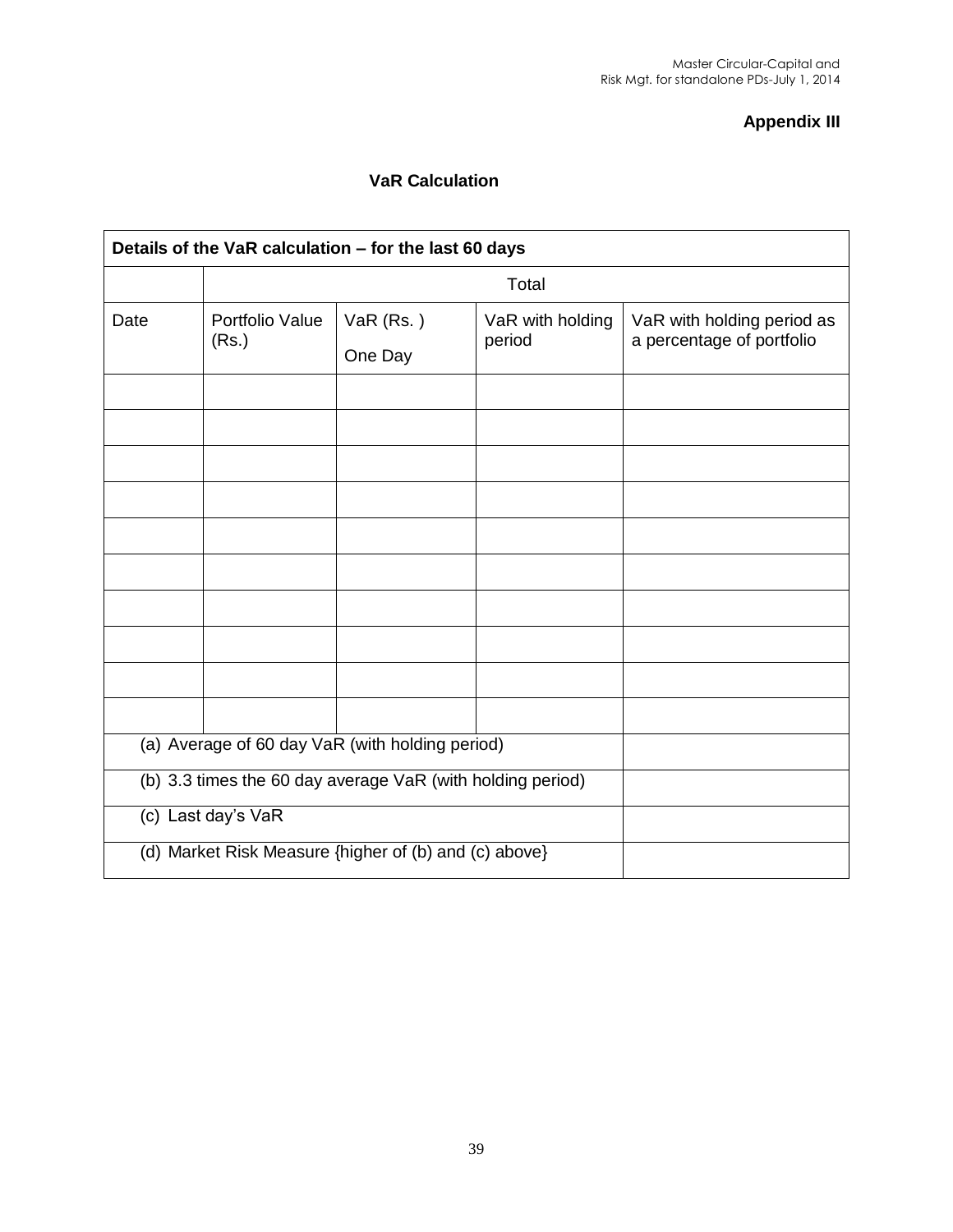#### **Appendix IV**

# **Back Testing of VaR Model**

#### **For the last 250 trading days**

#### **Backtesting Report as part of PDR III for Quarter ended…………………..**

|                                                | Actual | Hypothetical |
|------------------------------------------------|--------|--------------|
| No. of observations (excluding holidays)       | 250    | 250          |
| No. of failures, i.e. No. of times VaR         |        |              |
| underpredicted the actual trading/hypothetical | .      | .            |
| MTM losses                                     |        |              |

#### **DATE-WISE BACKTESTING RESULTS**

| PATE MOL PAVILLOIMO REGGETO |      |                                     |                                      |                                                          |                   |                  |               |                  |  |
|-----------------------------|------|-------------------------------------|--------------------------------------|----------------------------------------------------------|-------------------|------------------|---------------|------------------|--|
|                             |      |                                     |                                      |                                                          |                   |                  |               | (Rs. in crore)   |  |
| $\overline{S}$ . No.        | Date | 1 day<br>VaR<br>Entire<br>Portfolio | Mkt.<br>Value<br>Entire<br>Portfolio | Mkt.<br>Value<br><b>Next</b><br>Day<br>Same<br>Portfolio | <b>Difference</b> | Failure<br>(Y/N) | Actual<br>P/L | Failure<br>(Y/N) |  |
| 1                           |      |                                     |                                      |                                                          |                   |                  |               |                  |  |
| $\overline{2}$              |      |                                     |                                      |                                                          |                   |                  |               |                  |  |
| $\mathbf{3}$                |      |                                     |                                      |                                                          |                   |                  |               |                  |  |
| $\overline{4}$              |      |                                     |                                      |                                                          |                   |                  |               |                  |  |
| $\sim$                      |      |                                     |                                      |                                                          |                   |                  |               |                  |  |
| $\sim$                      |      |                                     |                                      |                                                          |                   |                  |               |                  |  |
| $\sim$                      |      |                                     |                                      |                                                          |                   |                  |               |                  |  |
| $\sim$                      |      |                                     |                                      |                                                          |                   |                  |               |                  |  |
| $\sim$                      |      |                                     |                                      |                                                          |                   |                  |               |                  |  |
| $\sim$                      |      |                                     |                                      |                                                          |                   |                  |               |                  |  |
| 250                         |      |                                     |                                      |                                                          |                   |                  |               |                  |  |

The daily VaR preceding holidays should be up-scaled by the square root of number of intervening holidays. For, example, if the Friday is followed by 2 holidays, then the one VaR figure for Friday should be multiplied by square root of 2.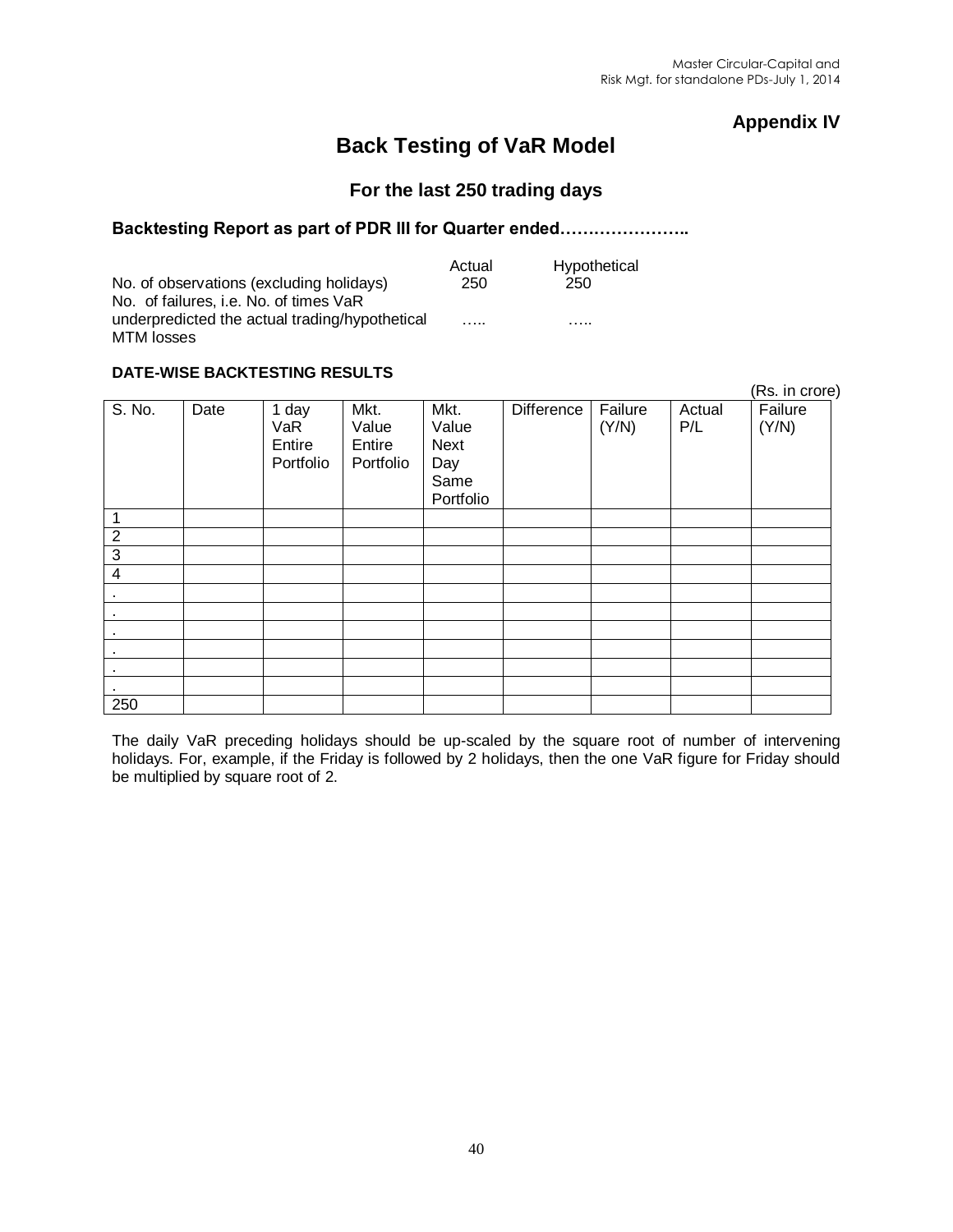#### **Appendix V**

# **Details of Stress Testing**

|                |                                                                                                   | <b>STRESS TEST AS ON:</b>    |                              |
|----------------|---------------------------------------------------------------------------------------------------|------------------------------|------------------------------|
|                | Name of the PD:                                                                                   |                              |                              |
|                |                                                                                                   |                              |                              |
|                | ASSETS (All tradable interest rate related assets)                                                |                              |                              |
|                |                                                                                                   | <b>MTM Value (Rs. Crore)</b> | <b>Weighted Average</b>      |
|                |                                                                                                   |                              | <b>Mod. Duration (years)</b> |
| 1              | G-Sec and T-Bills                                                                                 |                              |                              |
| $\overline{2}$ | Corporate/PSU/FI Bonds                                                                            |                              |                              |
| 3              | Receiving leg in respect of FRA/IRS                                                               |                              |                              |
| 4              | Other tradable interest rate instruments                                                          |                              |                              |
|                |                                                                                                   |                              |                              |
|                | Total MTM value of assets (Va)                                                                    |                              |                              |
|                | Weighted Average Mod. Duration of the assets (Da)                                                 |                              |                              |
|                |                                                                                                   |                              |                              |
|                | <b>LIABILITES (excluding NOF)</b>                                                                 |                              |                              |
|                |                                                                                                   | <b>MTM Value (Rs. Crore)</b> | <b>Weighted Average</b>      |
|                |                                                                                                   |                              | <b>Mod. Duration (years)</b> |
| 1              | Net borrowing Call, notice & term money                                                           |                              |                              |
| 2              | Net borrowing in Repo (including LAF of RBI)                                                      |                              |                              |
| 3              | Net Borrowing through CBLO                                                                        |                              |                              |
| 4              | Borrowing through ICDs                                                                            |                              |                              |
| 5              | Borrowing through CPs                                                                             |                              |                              |
| 6              | Borrowing through Bond issuances                                                                  |                              |                              |
| 7              | Credit lines from banks/FIs                                                                       |                              |                              |
| 8              | Paying leg in respect of FRA/IRS                                                                  |                              |                              |
| 9              | Other tradable interest rate liabilities                                                          |                              |                              |
|                |                                                                                                   |                              |                              |
|                | <b>Total MTM value of liabilities (VI)</b>                                                        |                              |                              |
|                | Weighted Average Mod. Duration of Liabilities (DI)                                                |                              |                              |
|                |                                                                                                   |                              |                              |
|                | Mod. Duration of NOF (Dn) = (Va*Da - VI*DI)/(Va-VI)                                               |                              |                              |
|                |                                                                                                   |                              |                              |
|                | Percentage change in NOF = (-) Dn*Change in interest rates (1%)                                   |                              |                              |
|                |                                                                                                   |                              |                              |
|                | Change in NOF = $(-)$ Dn <sup>*</sup> Change in Interest rates $(1\%)^*NOF$                       |                              |                              |
|                | Other details:                                                                                    |                              |                              |
|                |                                                                                                   |                              |                              |
|                | Net interest income in the current year so far<br>Trading profits/loss in the current year so far |                              |                              |
|                | Unrealised MTM (Net gain/loss on cash positions)                                                  |                              |                              |
|                | Unrealised MTM (Net gain/loss on derivative positions)                                            |                              |                              |
|                |                                                                                                   |                              |                              |
|                | Other income, if any (Details to be specified) ***                                                |                              |                              |
|                | NOF deployed in fixed income and related instruments                                              |                              |                              |
|                | Total NOF (Break-up to be furnished)                                                              |                              |                              |

Note: NOF should be determined as per the definition prescribed in this regard. The MTM gains or losses should be adjusted in the NOF**.**

\*\*\*Details of Other Income